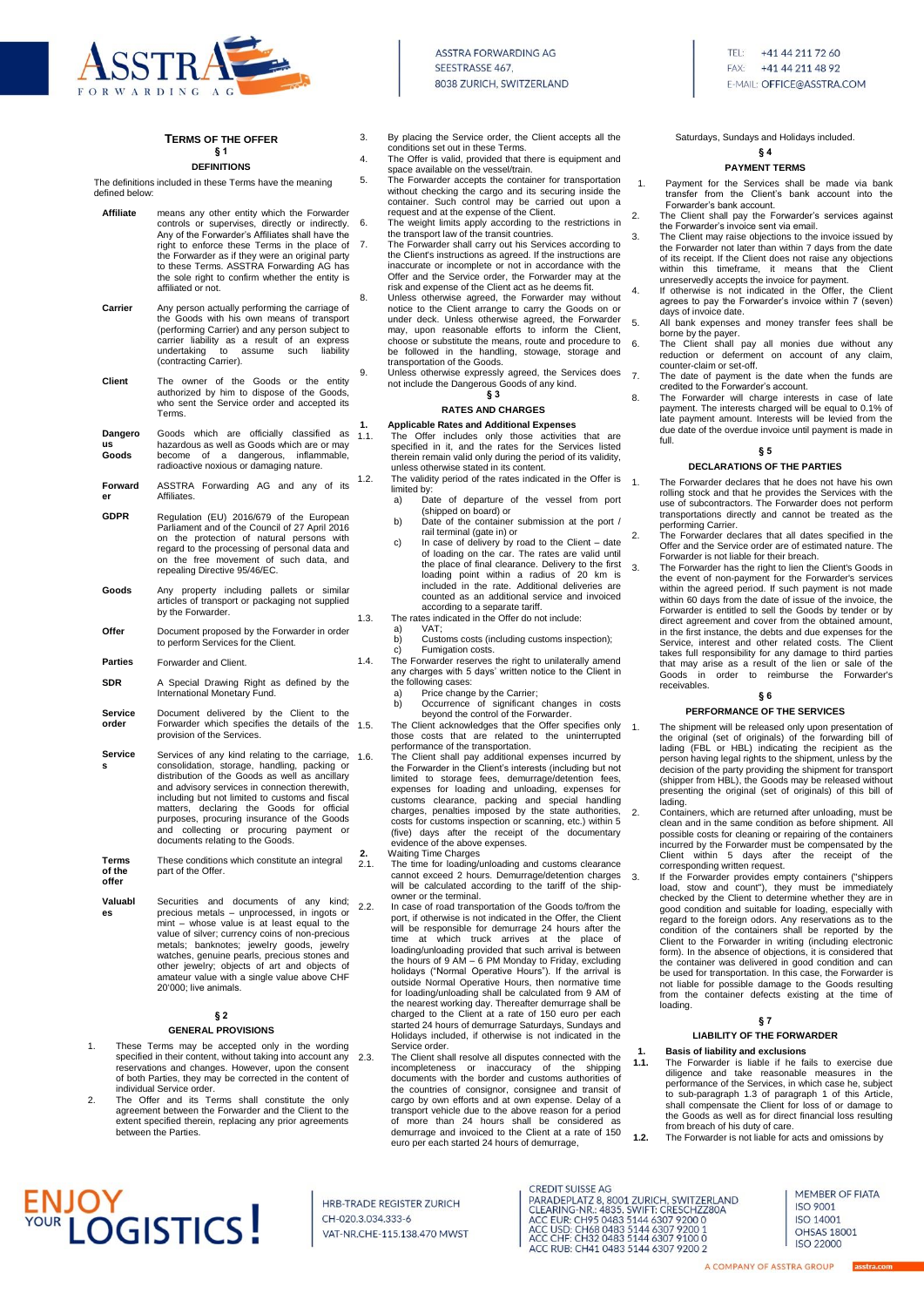

3. The claim shall be accompanied by documents, which confirm the condition and value of the shipment and the circumstances of the damage/shortages, as well as the

**§ 12 PERSONAL DATA PROTECTION** 1. The Parties declare that they know and apply the provisions on the protection of personal data contained

2. The Parties process personal data in order to implement

calculation of the damage.

in the GDPR.

third parties, such as, but not limited to, Carriers, warehousemen, stevedores, port authorities and other freight forwarders, unless he has failed to exercise due diligence in selecting, instructing or supervising such third parties.

- **1.3.** The Forwarder shall in no event be liable for:<br>a) Valuables or Dangerous Goods unless a) Valuables or Dangerous Goods unless declared
	- by the Client and accepted by the Forwarder at
	- the time of the acceptance of the Offer;
	- b) Loss following from delay; c) Indirect or consequential loss such as, but not
	- limited to, loss of profit and loss of market; d) Loss of or damage to the Goods due to inherent defect of the Goods;
	- e) Acts or omissions of Client, its agents or any third party that the Client employs, including failure to seal the container in the presence of the Carrier, missing consignment note, etc.;
	- f) Insufficiency of packing where such packing has been performed or provided by or on behalf of the Client;
	- g) Improper performance of loading and stowing procedures where such loading and stowing have been performed or provided by or on behalf of the Client;
	- h) Circumstances outside the control of the Forwarder, the consequences of which the Forwarder could not avoid even when exercising the utmost of care.

# **2. The Forwarder's liability as a principal**<br>2.1 **The Forwarder is subject to liability as p**

- The Forwarder is subject to liability as principal if, by issuing his own transport document, he has made an express undertaking to assume Carrier liability (contracting Carrier).However, the Forwarder shall not be deemed liable as Carrier if the Client has received a transport document issued by a person other than the Forwarder and does not within a reasonable time maintain that the Forwarder is nevertheless liable as Carrier.
- 2.2. With respect to services other than carriage of Goods such as, but not limited to, storage, handling, packing or distribution of the Goods, as well as ancillary services in connection therewith, the Forwarder shall
	- be liable as principal:<br>a) when such ser when such services have been performed by himself using his own facilities or employees, or
	- b) if he has made an express undertaking to assume liability as principal.
- 2.3. If the Forwarder explicitly accepted his liability as principal, he, subject to sub-paragraph 1.3 of paragraph 1 of this Article, shall be responsible for the acts and omissions of third parties he has engaged for the performance of the contract of carriage or other services in the same manner as if such acts and omissions were his own and his rights and duties shall be subject to the provisions of the law applicable to the mode of transport or service concerned.
- 2.4. The provisions of sub-paragraph 2.3 of paragraph 2 of this Article notwithstanding, the Forwarder shall not be or become liable for any loss of or damage to the Goods in an amount exceeding the equivalent of 2 SDR per kilogram of gross weight of the Goods lost or damaged.

# **§ 8**

# **OBLIGATIONS AND LIABILITY OF THE CLIENT**

- The Client is obliged to provide the Forwarder with all necessary documents and information. The Forwarder is under no obligation to check the accuracy or adequacy of such documents and information. The Client is liable to the Forwarder for any damage caused by the lack, inadequacy or incorrectness of these documents and information, including, inter alia, the consequences of inconsistencies between the amount and weight of the cargo indicated in the shipping documents and the actual quantity and weight of the cargo.
- 2. The Client shall be liable to the Forwarder for all loss or damage, costs, expenses and official charges resulting from the Client's inaccurate or incomplete information or instructions or the handing over by the Client or any person acting on his behalf to the Forwarder, or to any other person to whom the Forwarder may become liable, of Goods having caused death or personal injury, damage to property, environmental damage or any other type of loss.
- 3. The Client shall prepare and make the Goods available for the Services correctly packaged, classified, sealed, labelled and/or addressed. The Client shall notify the Forwarder about the necessity of the adherence to specific cargo transportation conditions, for example, temperature conditions for cargo transportation and other.

# **ENJOY**<br>VOUR LOGISTICS!

HRB-TRADE REGISTER ZURICH CH-020.3.034.333-6 VAT-NR.CHE-115.138.470 MWST

The Client ensures that the Goods may be legally exported or imported to or from the origin or destination in respect of the applicable export and/or import control legislation.

- 4. Unless otherwise agreed by the Parties, the Client shall perform the loading, lashing, securing and unloading of the Goods in the facility of the Client or at a designated site for the delivery/collection of the Goods. If the Forwarder is requested to assist with the loading, lashing, securing or unloading of the goods, this assistance will be carried out at the cost, liability and risk of the Client.
- 5. The Client is responsible for the loss of the container or damage thereto and shall compensate all costs incurred<br>by the Forwarder in connection with the by the Forwarder in connection abovementioned event.
- 6. In the event of failure to collect the container/Goods by the recipient indicated on the bill of lading/consignment note, all local costs at the delivery port/terminal (including demurrage, storage, customs costs), any costs of disposal or returning the Goods to the port of loading shall be borne by the Client and are re-invoiced to him by the Forwarder.
- 7. The Client shall indemnify the Forwarder in respect of  $\frac{3}{3}$ any claims of a General Average nature which may be made on him and shall provide such security as may be required by the Forwarder in this connection.
- 8. The Client shall inform the Forwarder in advance (before the start of transportation) regarding the necessity to file information about transportation of his Goods in any monitoring system, as well as submit all information that<br>should be entered in the monitoring system and<br>instructions. In case of failure to notify the Forwarder in<br>advance, the Client shall bear full liability and<br>compens regard.

# **§ 9**

## **INSURANCE**

- 1. The Forwarder will take out liability insurances, as may be required by law or as is the common practice in the Forwarder's business.
- 2. Unless specifically agreed in writing, the Forwarder will not take out cargo insurance on the transported, handled or stored Goods. The Forwarder encourages the Client to take out a cargo insurance to cover the Goods during transport, handling and storage

# **§ 10 HINDRANCE**

- 1. The Forwarder shall use reasonable efforts to perform and complete the agreed Services. If at any time the performance of the Services is affected by any hindrance, risk or delay not attributable to the Forwarder or the Forwarder's subcontractors, the Forwarder shall not be liable for any related loss, damage or delay of the Goods.
- 2. Any delay or failure in performance of the services due to a hindrance event shall not constitute a breach.
- 3. If a hindrance continues for more than 30 (thirty) consecutive calendar days, the Client or the Forward may terminate the Service order affected by the hindrance event with a written notice.

## **§ 11 NOTICE**

- 1. Unless notice of loss of or damage to the Goods, specifying the general nature of such loss or damage, is given in writing to the Forwarder by the person entitled to receive the Goods when they are handed over to him, such handing over is prima facie evidence of the delivery of the Goods in good order and condition. Where such loss or damage is not apparent, the same prima facie effect shall apply if notice in writing is not given within 6 consecutive days after the day when the Goods were handed over to the person entitled to receive them.
- 2. With respect to all other loss or damage, any claim by the Client against the Forwarder arising in respect of any service provided for the Client or which the Forwarder has undertaken to provide shall be made in writing and notified to the Forwarder within 14 days of the date upon which the Client became or should have become aware of any event or occurrence alleged to give rise to such claim. Any claim not made and notified as aforesaid shall be deemed to be waived and absolutely barred except where the Client can show that it was impossible for him to comply with this time limit and that he has made the claim as soon as it was reasonably possible for him to do so.

**CREDIT SUISSE AG** CREDIT SUISSE AG<br>
PARADEPLATZ 8, 8001 ZURICH, SWITZERLAND<br>
CLEARING-NR.: 4835. SWIFT: CRESCHZZ80A<br>
ACC USD: CH95 0483 5144 6307 9200 0<br>
ACC USD: CH68 0483 5144 6307 9200 0<br>
ACC CHF: CH32 0483 5144 6307 9100 0<br>
ACC CHF: CH3 ACC RUB: CH41 0483 5144 6307 9200 2

the rights and obligations indicated in the Offer and in the Service order and its Terms, i.e. for the purposes of: a) Processing and execution of the Service order<br>b) Communication with the use of IT tools in the Communication with the use of IT tools in the form of e-mail or IT systems;

- c) Implementation of obligations resulting from legal provisions in force in the field of tax, customs, accounting, as well as decisions issued in this regard by the relevant state authorities;
- d) Keeping accounting records;
- e) Conducting debt collection proceedings. 3. Personal data shall be processed depending on the purpose for a period of time:
	- a) necessary for the performance of the rights obligations of the Parties indicated in the Service order and its Terms and submission of claims (if any);
	- b) performance by the Parties of their obligations under the provisions of tax, customs and accounting law;
	- storage of accounting documents.

# **§ 13 JURISDICTION AND APPLICABLE LAW**

Actions against the Forwarder may be instituted only in the place where the Forwarder's company is registered and shall be decided according to the law of the country of that place.

> MEMBER OF FIATA **ISO 9001** ISO 14001 **OHSAS 18001** ISO 22000